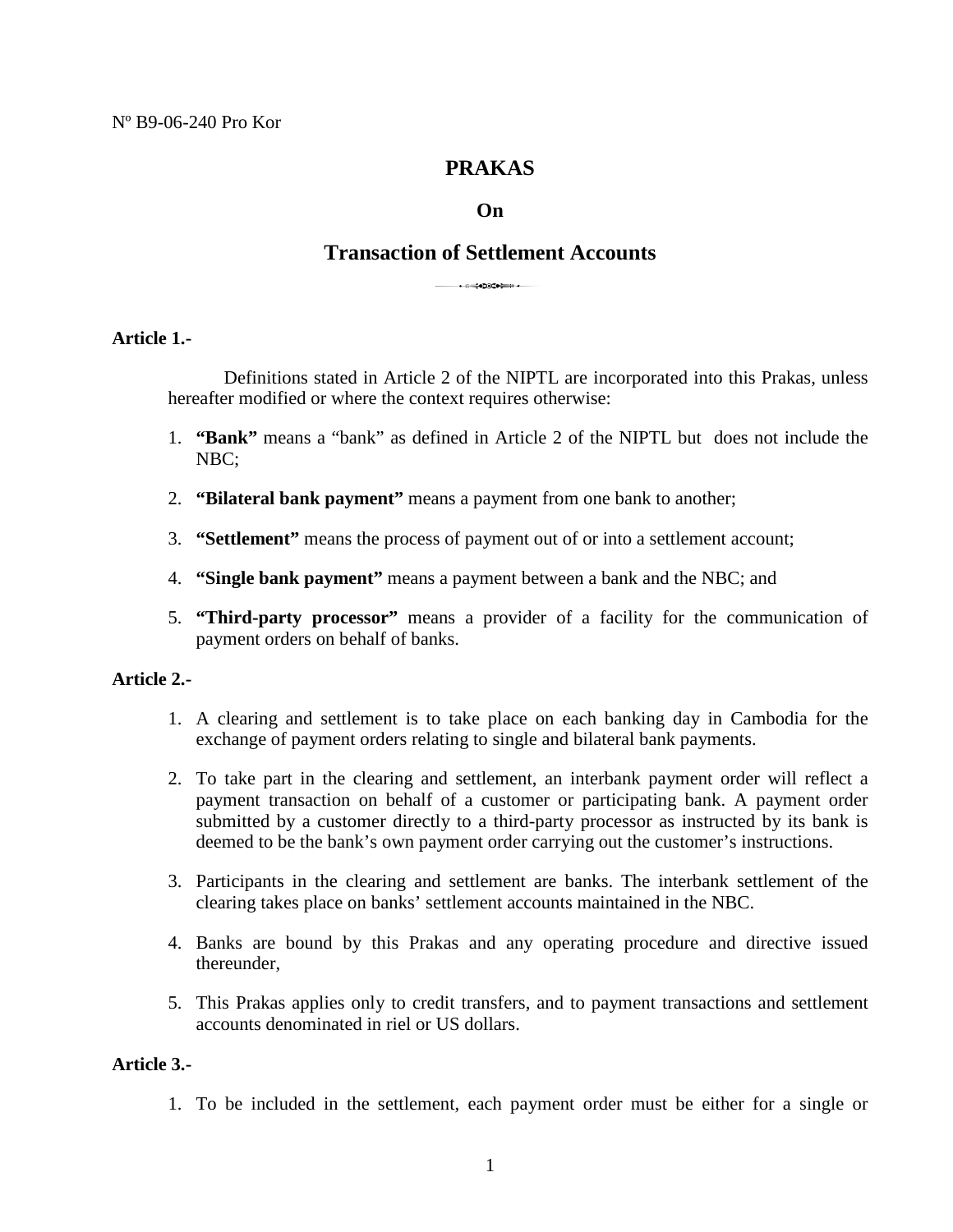bilateral bank payment out of and/or into a settlement account. The payment order must contain an irrevocable and unconditional instruction for a payment in either riel or US dollar, and not be subject to any restriction or limitation, except that it may be valuedated as prescribed in an operating procedure. It must comply with specifications prescribed in operating procedures and addressed either to a bank or to the NBC.

2. Subject to the provisions of this Prakas, a payment order which complies with paragraph (1) of this Article will be executed by the NBC by posting a debit and/or credit to a settlement account(s). Each payment order which does not comply with paragraph (1), or that cannot be directed due to insufficient or incorrect data, authentication failure or any other reason, and each payment order which was wrongly delivered, should be returned to the sending bank, according to a unique sorting code, to be allocated, to that end, by each participating bank.

### **Article 4.-**

Each bank operating in Cambodia that wishes to participate in the domestic settlement of payment orders must open and maintain a settlement account on the books of the NBC and must have it open and operational on such terms and conditions as specified by the NBC.

# **Article 5.-**

- 1. For each bank the following payments, each initiated by a payment order, can be made into and out of the settlement account:
	- (i) single bank payments
	- (ii) bilateral bank payments
- 2. The NBC will not debit a settlement account or allow a cash withdrawal from it unless there is sufficient balance to cover the debit amount or withdrawal.
- 3. A single bank payment such as a cash withdrawal or deposit will be posted by the NBC to the bank's settlement account. Payment out of a settlement account to the NBC is carried out by posting a debit to the bank's settlement account. Payment by the NBC into a settlement account is carried out by posting a credit to the bank's settlement account. A single bank payment becomes final, irreversible and irrevocable when the respective debit or credit is posted to the bank's settlement account.
- 4. A bilateral bank payment may be initiated by a payment order issued to the NBC and instructing it to debit the paying bank's settlement account and credit another bank's settlement account. Payment is carried out by posting a debit to the paying bank's settlement account and a corresponding credit to the other bank's settlement account. A bilateral bank payment becomes final, irreversible and irrevocable when the respective debit and credit are posted to the banks' settlement accounts.
- 5. Advice confirming a debit or credit posted to a settlement account under this Article shall be sent by the NBC to each bank participating in the single or bilateral bank payment.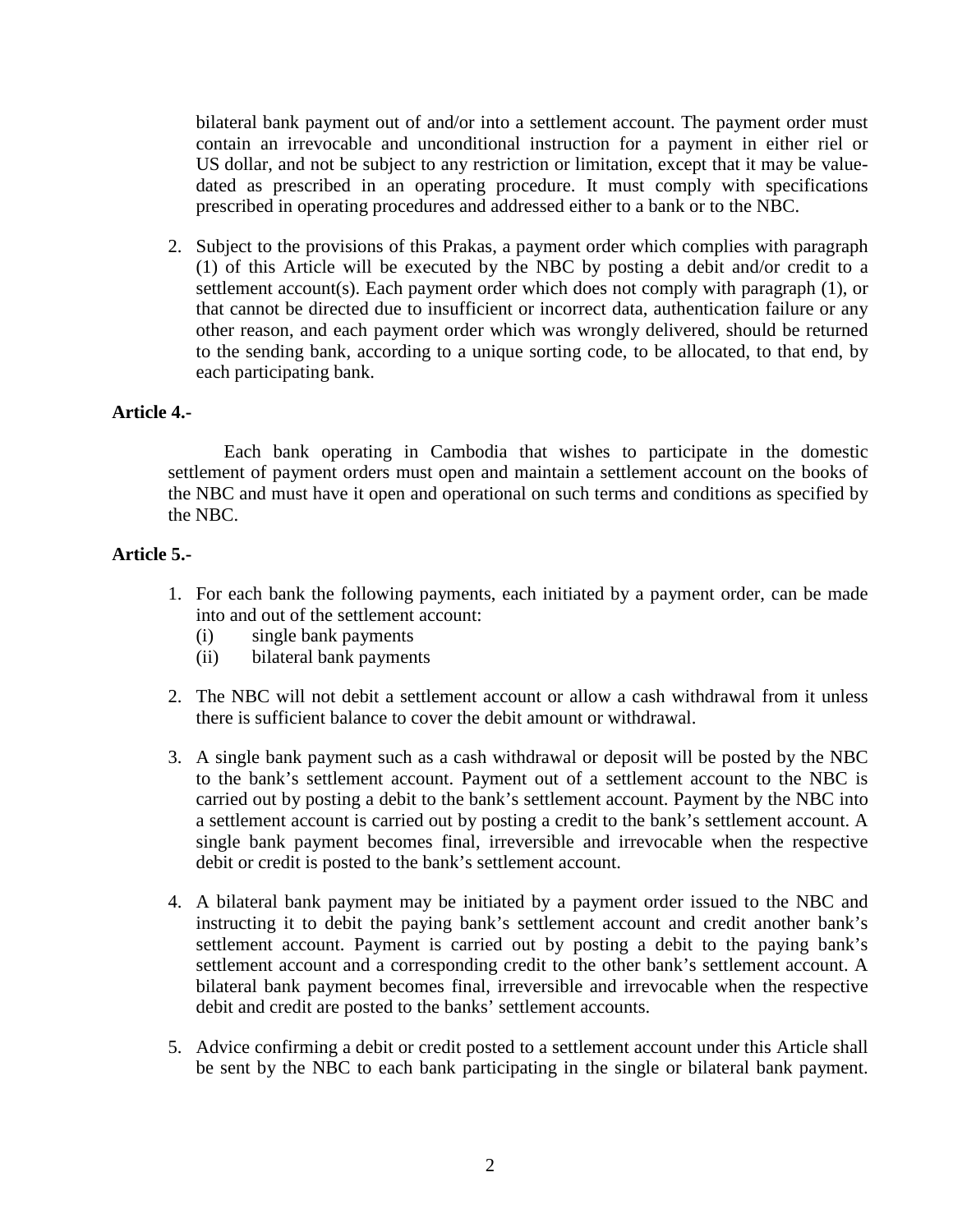Advice shall be sent not later than at such time after the conclusion of the daily clearing as prescribed in an operating procedure.

- 6. A debit for a cash withdrawal by a bank must promptly be posted by the NBC to that bank's settlement account as soon as the withdrawal is made.
- 7. For each payment transaction, settlement is completed as soon as any resulting debit or credit, posted to the settlement account of a bank, party to the payment, becomes final, irreversible and irrevocable.

# **Article 6.-**

- 1. Payment order instructing the NBC to carry out a single or bilateral bank payment may be submitted by a bank to the NBC either individually or as part of a batch.
- 2. The NBC will carry out payment for each payment order submitted to it (i) only against available funds in the paying bank's account and (ii) at any time before the end of the daily clearing as specified in an operating procedure. For a value-dated payment order as prescribed in an operating procedure, this time shall be on value date.
- 3. Where adequate funds for payment out of a settlement account are not available to the paying bank, the NBC, at its discretion, may either reject or place the payment order in a pending queue, and advise the instructing bank accordingly. A payment order placed in a pending queue will be executed by the NBC in the sequence of its input and without advance notice only when funds in the paying bank's settlement account become available. The NBC may reject an unexecuted payment order any time before it is executed and will advise the instructing bank accordingly. A bank's payment order that has been neither executed nor rejected during the daily clearing is canceled by operation of law at the conclusion of that daily clearing as prescribed in an operating procedure.
- 4. Where no adequate funds are available for a whole batch of payment orders, for the purpose of the immediately preceding paragraph, the NBC may treat each payment order included in the batch as transmitted individually. The NBC shall place each such payment order for execution against available funds, queuing, or rejection, in any sequence it deems fit.
- 5. Unless rejected, or put in a pending queue by the NBC as provided in paragraph (3) above, a bank's payment order given to the NBC is irrevocable and may not be canceled by the bank. For a payment order in a pending queue, cancellation by the instructing bank is effective only when given to the NBC in a manner, time, and according to a procedure stipulated or approved by the NBC, enabling it to act on it before debiting the bank's settlement account.
- 6. The NBC shall reject any payment order that is not properly authenticated, contains insufficient bank or beneficiary details, or is in breach of this or any other Prakas, operating procedure, or order.
- 7. A canceled or rejected bank's payment order cannot be executed unless resubmitted as a new payment order by the instructing bank.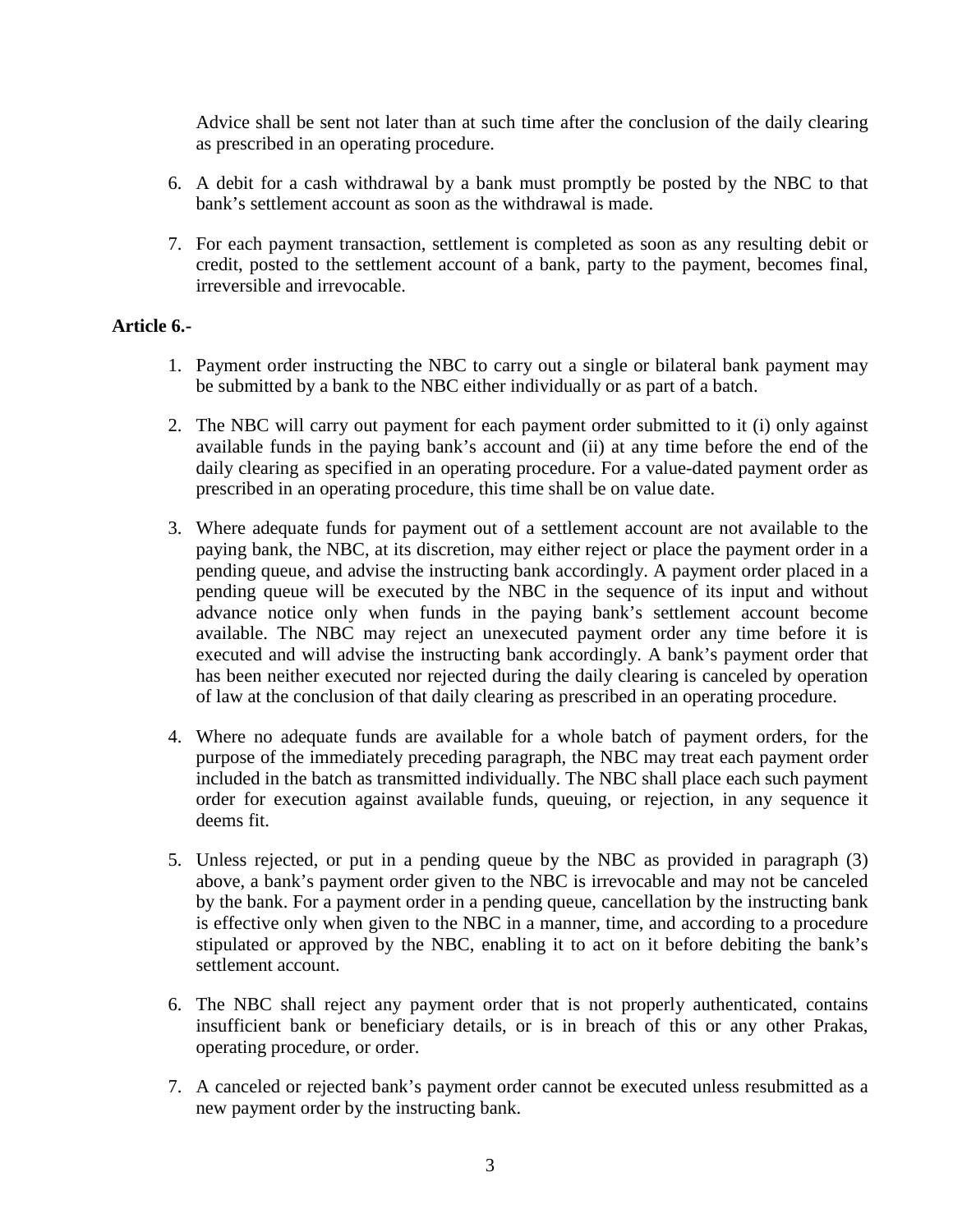## **Article 7.-**

An operating procedure may allow a sending bank to designate a payment order governed by this rule as "priority payment." Subject to the availability of funds in the paying bank's settlement account, the NBC will endeavor to process such a "priority payment" as soon as it receives the payment order so designated.

# **Article 8.-**

- 1. For the settlement of amounts owed among banks at the completion of an interbank multilateral clearing cycle, a list setting out the debit or credit position for each bank, shall be submitted to the NBC on behalf of all participating banks. The NBC shall carry out settlement by (i) making single bank payments from each bank in a debit position, in the amount of the bank's debit, and subsequently, (ii) making single bank payments to each bank in credit position, in the amount of the bank's credit. No debit or credit posted to a settlement account under this Article becomes final, irreversible and irrevocable before all proper debits are posted to settlement accounts of all banks in a debit position and all proper credits are posted to accounts of all banks in a credit position. Single bank payments under this paragraph may be made into and out of a designated blocked account maintained at the NBC.
- 2. The NBC shall not carry out settlement under paragraph (1), and seek further instructions for the completion of the settlement under paragraph (1), unless,
	- (i) It first verified that the total amount owed by all banks in a debit position is equal to the total amount owed to all banks in credit position, and
	- (ii) For each bank in a debit position, adequate funds for payment out of its settlement account are available to carry out a single bank payment in the amount of the debit.
- 3. Rules governing an interbank multilateral clearing to be settled under this Article, including the procedures upon non-compliance with any of the conditions under paragraph (b), shall be set out either by the NBC, or by an agreement among all participating bank approved by the NBC.

## **Article 9.-**

- 1. The NBC may adopt operating procedures, including on specifications for payment orders, time-tables, and procedures governing the clearing and settlement.
- 2. The Governing Board of the NBC will publish from time to time, its fee schedule prescribing fees and charges for services provided under this Prakas.

### **Article 10.-**

The General Director, the General Secretariat, the General Inspection, the General Cashier and all Departments of the National Bank of Cambodia, and all Banking and Financial Institutions under the NBC's supervisory authority shall strictly implement this Prakas.